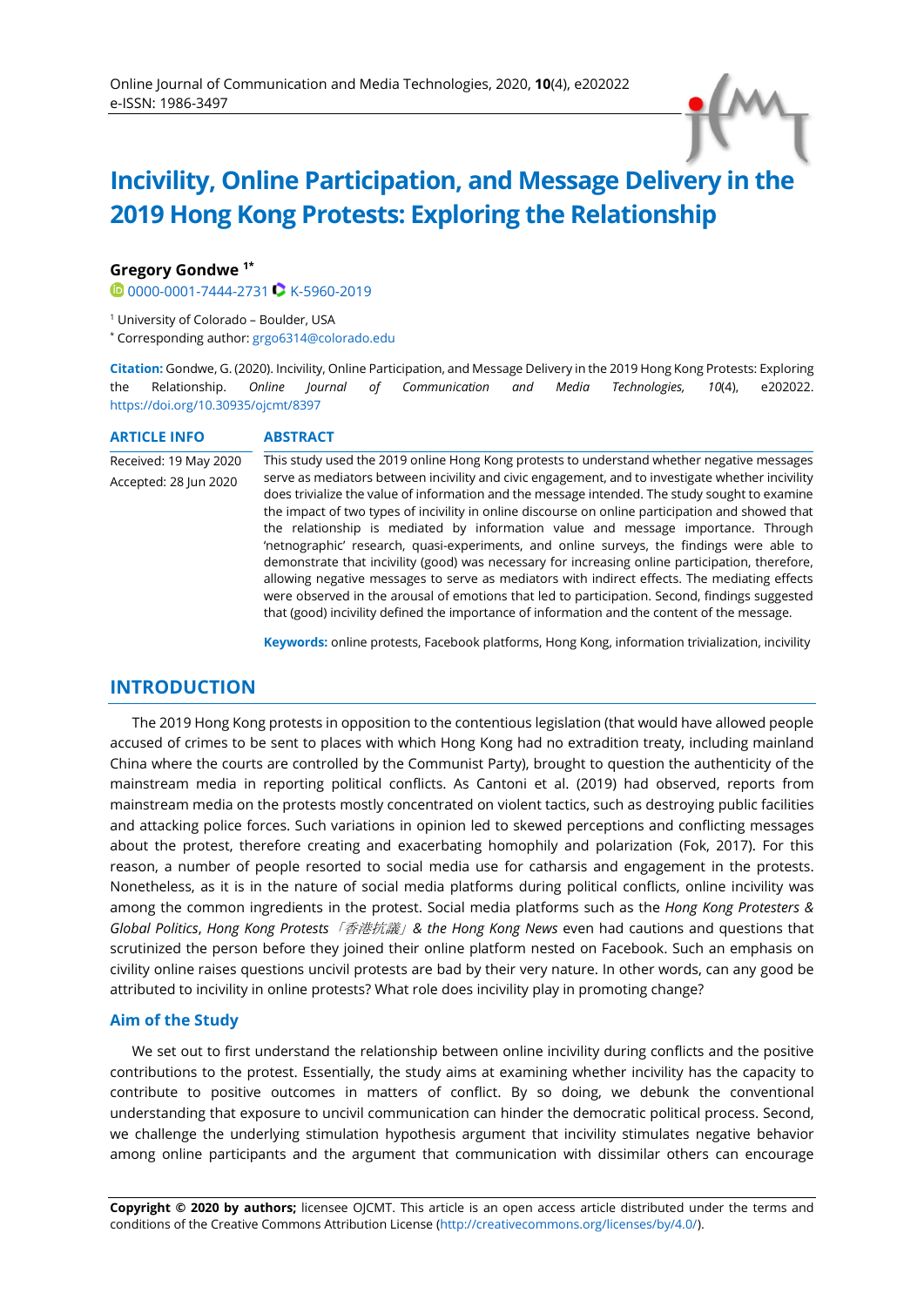incivility (Hopp & Vargo, 2017). Particularly, we assert that the simulation hypothesis only explains the status quo and not the implications. The main threshold for our assertion is rooted in the argument that all liberal societies in history have, in one way or the other, depended on the wide adherence to norms of incivility to maintain hierarchies of social structure.

Our understanding of incivility in this study draws from Papacharissi (2004)'s dissection of the meaning and Calabrese's (2015) differentiation between what he calls as 'good' incivility vs bad incivility. According to Paracharissi, incivility can be understood as a conversational impoliteness, which is characterized by spontaneous emotional reactions, and as a collective impoliteness - a form of incivility that advances purposeful disregard for democratic consequences. We append a third form of impoliteness which we see as characterized by 'purposeful' regards for democratic consequences. On the other hand, Calabrese perceives incivility as falling under two categories: The first, that he calls 'good incivility' refers to some form of political communication that targets the message. Under such a kind, uncivil comments are targeted towards the underlying message in a comment. For example, in the case of Hong Kong, some uncivil posts and comments that target the policy and the status quo of the unfolding events would be considered as 'good incivility'. 'Bad incivility', on the other hand, refers to uncivil posts and comments that target a personality or assassinate character. With this in mind, we draw our further understanding of online incivility from experimental studies that manipulate derogatory terms and insulting language such as that of Wang and Silva (2018); and Anderson et al. (2016) to manipulate incivility. We employ both experimental designs, surveys, and 'Netnographic' research methods to investigate various types of online incivility while looking at effects and the intention to participate. Similar to existing studies that examine the effects of online incivility, we use a single topic of the Hong Kong protest to test our hypotheses.

Overarching, we do not assert that incivility is inherently good, but that it is necessary when used as a form of political communication for social justice. The call for online incivility is essentially a term used by powerful structures to intimidate and shut down voices that seek equality. As Arendt (1970) had asserted, violence (which in this case could be perceived in terms of online incivility) is a pre-condition for a mature political arena through which civil conversations occur. This was the idea of Fanon (2004) if understood in today's context. Arguably, Fanon would contend that 'incivility' or rather civil resistance begins within the crude parameters of the logic of what the powerful would refer to as civil. There is, he says, "a brutality of thought and mistrust of subtlety" (p.7) within the power structures that compel the citizens to rebel. This is because the weary roads to rational knowledge are transcended rather than merely inverted. "Truth is that which hurries on the break-up of the intimidating regimes of power; it is that which promotes the emergence of civil societies. Ideally, things are rethought in the light of the experience of struggle, of collective motion, regardless of it being civil or uncivil.

#### **Facebook in Hong Kong for Social Movements and Mobilization**

Social media as a whole has significantly contributed to the democratic engagement of civil societies. Several scholarly works on social protests and activist movements on the Internet support the view that indeed the Internet and ICTs are significantly influencing the ways activists communicate, collaborate and demonstrate (Asongu & Nwachukwu, 2016; Howard et al., 2011; Khondkher, 2011). For Shirky (2011), social media have become coordinating tools for nearly all the world's political or protest movements. Thus, the Internet has enabled a networked population to gain greater access to information and more opportunities for collective action and increased freedom to demand change. Social media not only provide a platform for civil protests but also enables participants to express various their needs – things that matter most to them. As Chan and Fu (2017) had observed, while some participants in the online forums engaged in uncivil protests for its own sake, the needs of the people enabled participants to engage in 'narratives of belonging' (p. 444).

Facebook is still a threshold name for social media protests across the world. The ability to create a closed group forum/platform has allowed to bring together individuals pursuing the same goal. In Hongkong, Facebook serves a variety of facilitative roles, as Chan (2016) had observed. As he notes, "it is a carrier of information, a channel promoter, a meeting space for like-minded individuals, and most of all, it serves as a tool of mobilization (432). For example, the 2014 Occupy movement protests that brought together more that 100,000 people through posted messages, photos, and footage on Facebook attests to this importance.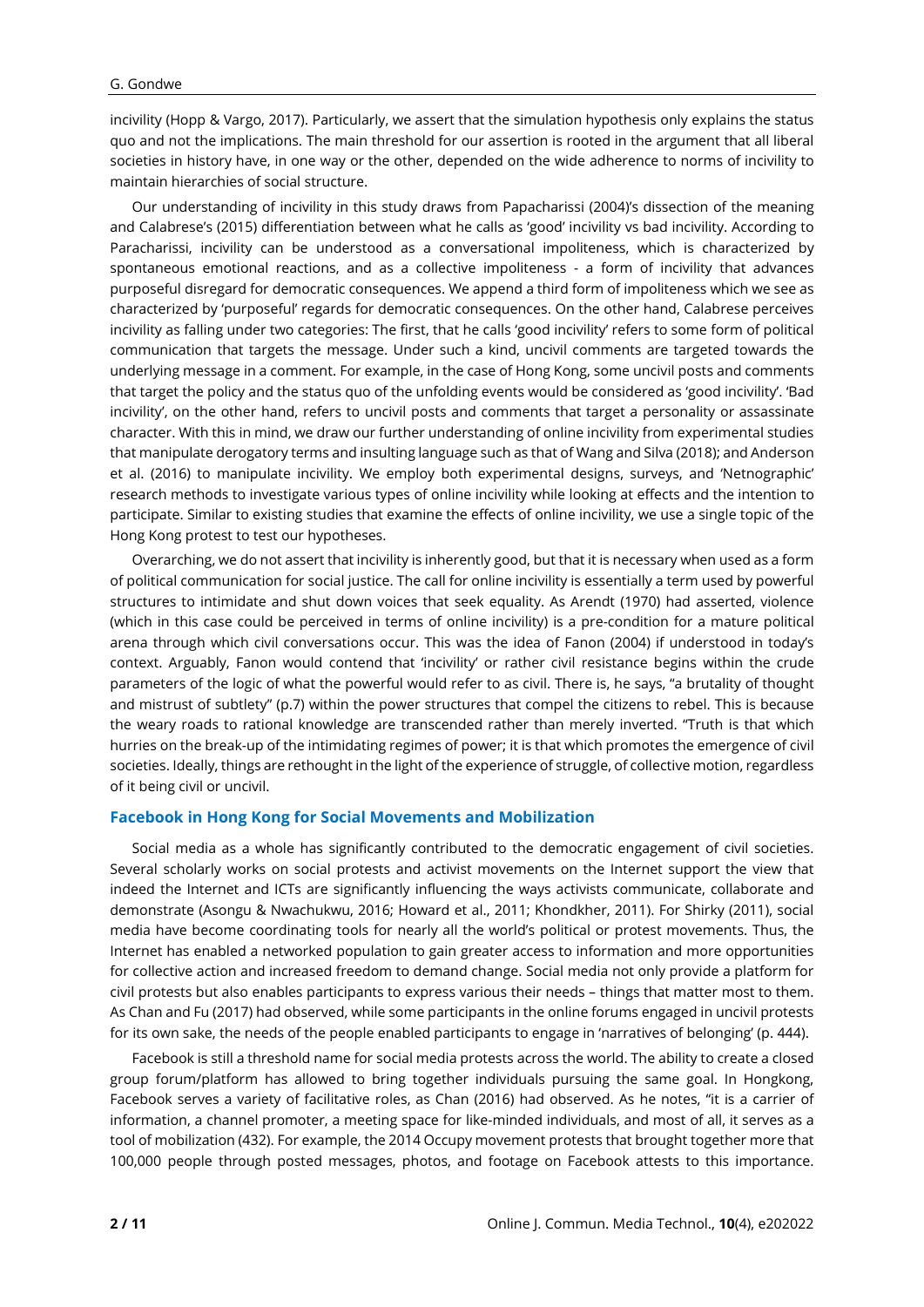Facebook also gave rise to the iconic yellow umbrella symbol that many Facebook users used as their profile picture to express their support for the protests.

# **LITERATURE REVIEW**

#### **Incivility as a Multifaceted Concept**

Incivility carries with it a negative connotation as it denotes a wide array of communicative and noncommunicative behaviors that range from rudeness and name-calling to vandalism and theft (Hopp & Vargo, 2017). Coe, Kenski, and Rains (2004) in their study defined incivility as "features of discussion that convey an unnecessarily disrespectful tone toward the discussion forum, its participants, or its topics" (pg. 660). This is in line with Santana (2014) who later defined incivility as possessing one of the following characterizing features:(1) name-calling; (2) threats; (3) vulgarities; (4) abusive or foul language; (5) xenophobia; (6) hateful language, epithets or slurs; (7) racist or bigoted sentiments; (8) disparaging comments on the basis of race/ethnicity; and (9) use of stereotypes.

Santana (2014) tends to suggest that incivility cannot be denoted by a single behavior, that is why competing definitions of the term have emerged. The reality is that incivility is multifaceted and contextspecific in the sense that what one group or culture might consider as uncivil, another group or culture would still perceive it as civil. On the other hand, incivility, as a necessary evil mediates situations that ignore the needs of a healthy and civil society and used as "a blunt instrument to discipline and silence the weak, a manifestation of what Herbert Marcuse called, 'repressive tolerance' (Calabrese, 2015). As Marcuse (1969) had asserted in one of his seminal works, "Under the conditions prevailing in this country, tolerance does not, and cannot, fulfill the civilizing function attributed to it by the liberal protagonists of democracy, namely, the protection of dissent" (p. 117). Marcuse's statement draws to attention two approaches to both civility and incivility (the good one and the bad one). The emphasis here is the "good incivility" that pushes for a dialectic speech highlighting fundamental social ills of inequality, injustice, domination, and subordination as ascribed by Calabrese (p. 12).

Incivility seems to be a pushing narrative for civility, in this case, because civility by its nature derives a great deal of its power from the fact that the potential to deploy incivility is sometimes seen as a necessity. The mockery and insults used in uncivil conversations are equally essential for preserving the legitimacy of a given set of relations of domination and subordination (Calabrese, p. 12). This is because civility should only be understood as a means to an end and not as an end in itself and that civility is a lesser virtue than justice. The reality is that both civility and incivility can be used as a strategy to deceive the people, as in the case of the Bush administration that called for norms of civility from those who opposed the invasion of Iraq (Krugman, 2003)."

#### **Contextualizing Online Incivility**

Literature about online incivility stems from Habermas' (1989)'s deliberative ideals of a public sphere and the theory of the 'Market Place of Ideas'. Particularly, the marketplace of ideas holds that truth emanates from the competing ideas that are exercised in freedom and through public discours[e](https://en.wikipedia.org/wiki/Truth) and concludes that "ideas and ideologies will be culled according to their superiority or inferiority and widespread acceptance among the population". Whether this is true about today's online platforms is still a bone of contention. Many argue that most online conversations are not goal-oriented because they fail to evaluate specific policy decisions, and thus ending in mere talks and polarized ideas (Arendt, 1970; Dahlgren, 2005; Gondwe, 2018). Other scholars argue that dialogue as a deliberative process does not necessarily require a single formal structure to be important, but that it manifests in different forms and finer gradations of communication action that we are yet to know about (Black, 2008; Ferree et al., 2002; Wang & Silva, 2018). Nonetheless, dialogue as a deliberative process only occurs in an environment open to the exchange and free flow ideas (McKeown & Ladegaard, 2020). This environment is either civil or uncivil depending on who is defining it. For example, the U.S. National Institute for Civil Discourse (UNICP) defines civil discourse as "the free and respectful exchange of different ideas" regardless of whether each other agrees or disagrees with them. This, therefore, does not exclude the questioning and disputing of those opinions (McKeown & Ladegaard, p. 2) only if done with respect.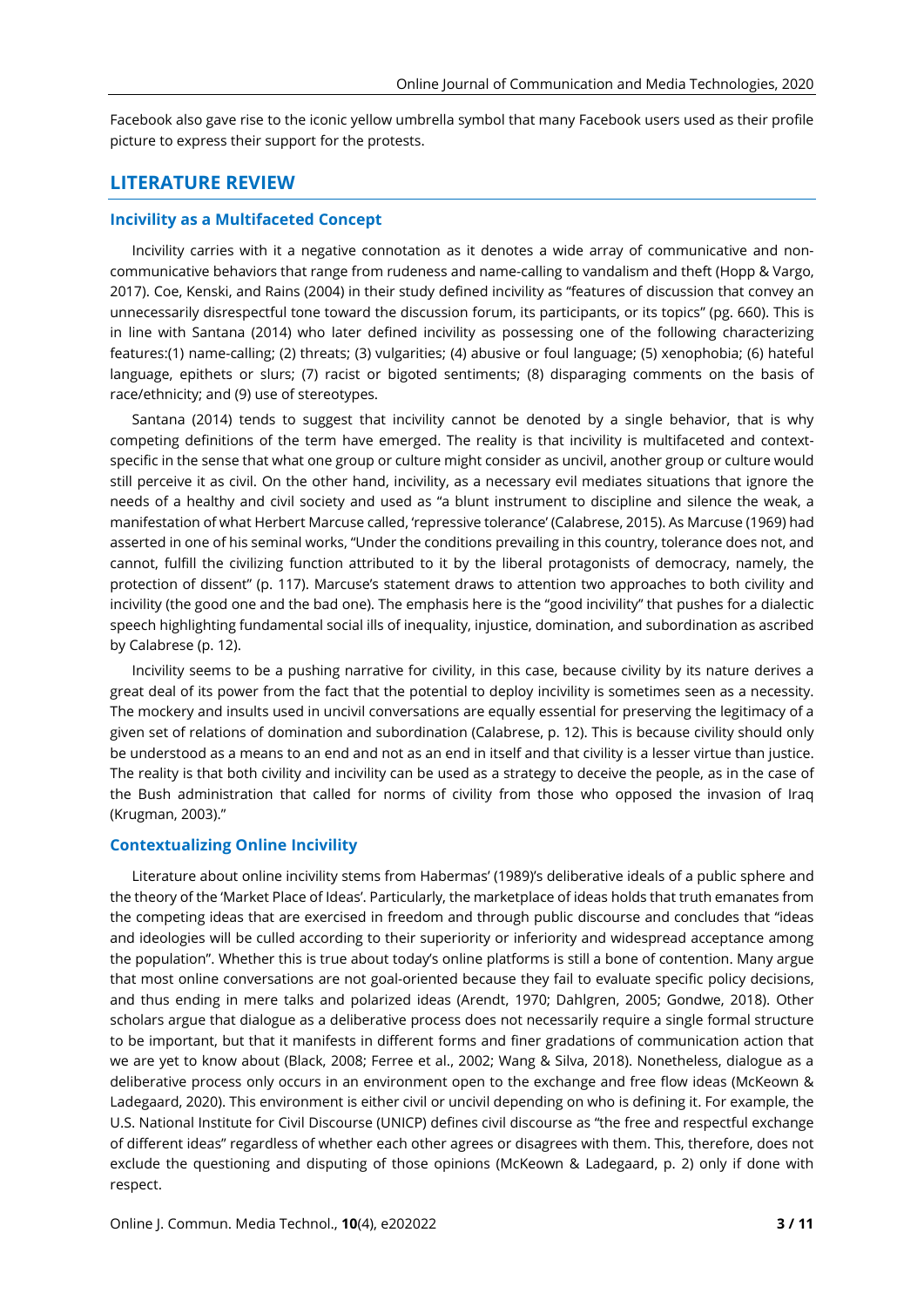To a large extent, this definition pertains to the ideas of incivility as understood by Calabrese's approach to civility and justice. This is because incivility is perceived as upholding the discursive conditions under which individuals, in all their diversity, can speak and be heard in a language and formality that they know best. For this reason, incivility does not restrict individuals to hegemonic formal structures but allows them to be who they are and express themselves in a language of their competence. However, we acknowledge that there is also what we would refer to as *bad-incivility*. In this case, it only refers to some form of behavior that is targeted at muting the ongoing discourse. Most of such forms of *bad-incivility* target the person's reputation and not the discourse. Sometimes, the *bad-incivility* come in form of civility where a person commits a fallacy by appealing to civility, but only with an intention of shutting down the dialogue/discussant.

Under such an approach, for example, we construe explicit, bold disagreement as just impolite and not incivility. This is helpful because it helps us capture a wide array of incivility including that which some illintentioned users are deviously creating. Regardless, such an understanding still poses challenges to the operationalization of communication effects except when we choose to replicate processes that some existing studies had employed. Most of the existing studies limited the explanatory variables of incivility to polite and impolite behaviors in political discourses. Quantitatively done, the measure performed still fails to capture what would really be considered as polite vs. impolite. For example, how would they deal with rhetoric language? A number of scholars have suggested the measuring of media effects of those messages as a criterion for understanding what is polite vs. what is not (*good-incivility vs. bad incivility*). Particularly, media psychology suggests the employment of the biphasic model of emotions (Bradley & Lang, 2000). This model connects "exposure to media to emotional responses, triggering pleasure and pain motivational systems" (Wang & Silva, p. 76).

A number of studies have been done especially on bullying to show how emotions are triggered through unsavory social media interactions. However, other studies have equally shown how social media is in actual fact a catharsis for venting anger (Tandoc, Ferrucci, & Duffy, 2015). Regardless of the kind of emotions participants get, both kinds of approaches are linked to deliberative processes. For example, Borah (2014) and Hopp and Vargo (2017) observe that negative online content does indeed lead to more online activity than positive content. Similarly, studies have also shown that emotionally charged messages spread faster and farther than non-emotionally charged messages (Stieglitz & Dang-Xuan, 2013). Overarching, these two approaches to incivility bring about different emotional responses depending on the political party or country one is rooting for and the topic of each scenario. For example, in the Hong Kong protests, it would depend on whether one works for the government or not, or whether one is anti-mainland China or not. Given the split and the variations in emotions, we target first, incivility online and negative emotions. We ask the following question and hypothesize that:

- RQ1: Negative messages in the 2019 Hong Kong online protests will serve as mediators between incivility and *online participation?*
- **H1:** *Negative messages will either positively or negatively mediate the relationship between incivility and online participation.*

*Rationale:* Studies have shown that exposure to incivility in conflicts leads to negative emotions (Wang & De Silva, 2018). However, what has not been substantiated is the role that these negative emotions play in mediating civility and incivility. This research question is, therefore, aimed at testing this argument by observing the tendencies in the 2019 Hong Kong protests. upsetting and engaging.

RQ2: Online incivility in the 2019 Hong Kong online protest trivialize the informational content of the intended *message?*

*Rationale:* Hypothetically we argue that most online incivility, when combined with civil engagement leads into what Habermas (1997) referred to as "Public Opinion", and thus, informed societies. We argue that incivility, in this case, is better than homophily in the sense that despite the kind of message content, people have the opportunity to engage in debates that result in informed decisions and conclusions. This is in opposition to Jamieson and Hardy (2012, p. 414), Hopp and Vargo (2017), and Anderson et al. (2016) whose findings suggested that incivility always elicits counterattack rather than substantive engagement), and that there is no deliberative democracy in 'uncivil' or negative political communication. We further argue that there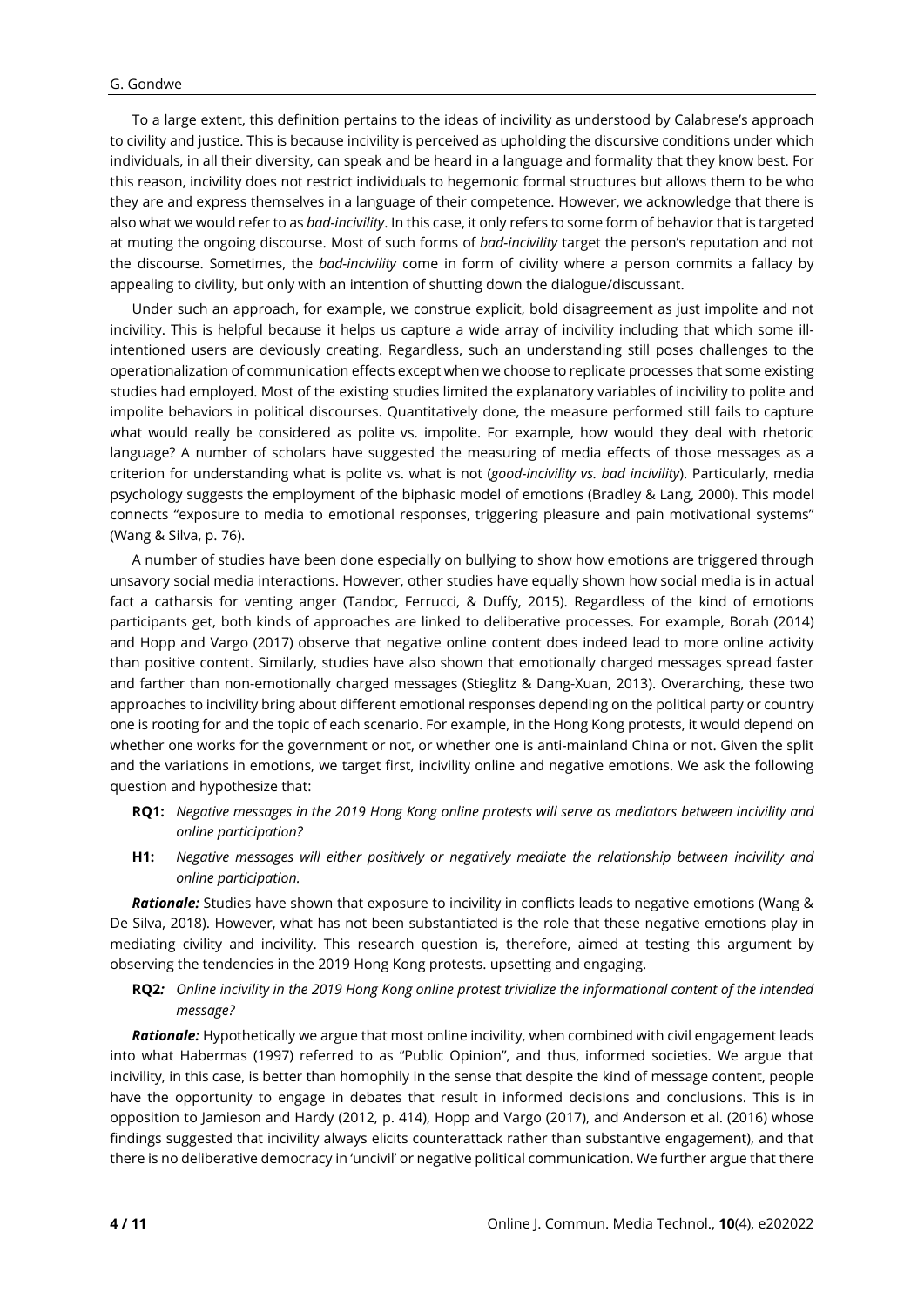is no significant or substantively important difference in agreement between individuals that viewed positive messages and those who viewed uncivil messages.

#### **METHOD**

### **Sample Selection**

For this study, we collected data from Hong Kong online platforms nested on Facebook during a period of four months (August - November 2019). Two methodological approaches were used for data collection and analyses: Netnographic analysis and Quasi-Experiments to which we appended our surveys. Netnographic analysis is simply an online ethnographic approach that involves the researcher to immerse themselves into the online engagements. In this study, the researcher joined two major online platforms that were deeply engaged in the 2019 Hong Kong protests: The Hong Kong News (A Facebook forum with more than 80 million followers) and two Facebook platforms called the *Hong Kong Protests*「香港抗議」and the *Hong Kong Protesters & Global Politics*, (with 7.1 million followers respectively). The researcher has been a member of these groups since August 2019, and actively participating in posts and comments.

#### *Recruitment survey participants*

Following Institutional Review Board approval, the data for this study were collected through an online survey that was hosted on Qualtrics. Convenience sampling was used after the researcher immersed themselves in an online ethnography. The researcher identified 500 active participants based on how frequent they posted or respondent to the posts and contacted directly by sending them an invitation to participate in the research. Of the 1000 contacted, 528 participants responded. However, of the 528 participants, only 227 participants were able to fill the questionnaire to our satisfaction. Nonetheless, the total response rate (calculated by dividing the number if complete questionnaires by the number of messages sent) provided adequate response rates for a survey without an incentive (5.6% for Kang, 2010, is substantial).

Specifically, Participants were randomly selected with a purpose. As indicated above, the recruitment process for the 'to-be' survey respondents involved reaching out to active participants and requesting them to participate in the study. We first ask the respondents who were randomly selected (based on their engagement) some pre-test questions to determine their interests in participating in our study. Upon establishing that, we select the interested parties and present them with a manipulated stimulus of a past group post that seemed to trigger a lot of 'uncivil' conversations. We further adjusted the content and tone to trigger more participation by changing the language from civil to uncivil in both of our experimental posts. Finally, we matched the opinions of the participates with their already existing opinions from the same posts to determine whether there has been a change in perception. Participants that gave neutral responses were excluded from the study because we assumed that their levels of participation in our study that looked at whether information was neutral or not, would be skewed. This left us with a total of N=227 viable respondents. Further, we blurred the names and pictures of all the selected participants to avoid confounding results.

#### *Experimental design and survey process*

Our experiments were quasi and done at several stages. Essentially, they involved the manipulation of the survey items. The participants were exposed to some stimuli involving Facebook posts that were deemed as uncivil. These posts and their content were originally posted on the same platforms by individuals from within the two groups. Under certain circumstances, we adjusted the posts to fit our criteria that were tested for reliability by two trained coders. The adjustments were made so as to make a clear distinction in the posts between what we considered as 'good incivility' and 'bad incivility'. As defined, we focused on who the message was targeting. The whole process involved the pre-and post-manipulation of the survey items.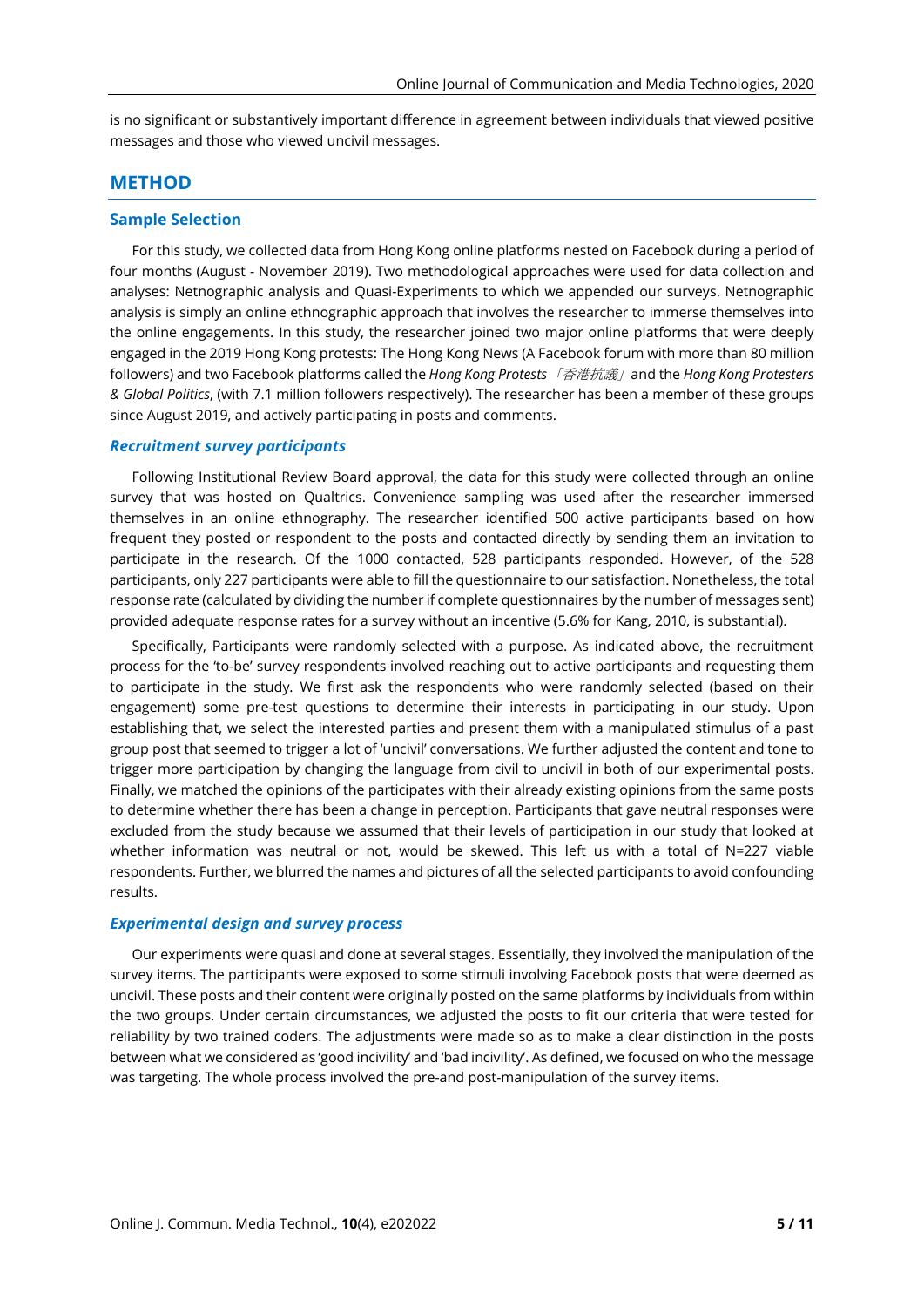#### **Measurements**

#### *Incivility*

We limit our understanding of online incivility to messages that tend to arouse negative emotions. Wang and De Silva (2018) refer to these as insults and mockery. In a broad sense, we define incivility through the lenses of Santana (2014), Coe et al. (2014), and Papacharissi (2004). The measuring process of online incivility was computer-assisted. We generated an R-Script to detect incivility in the two online platforms. Using a dictionary of 100 words generated by three trained coders, the generated R-Script helped combine the matching words that were later humanly approved by looking at whether those words were indeed uncivil or not, and whether there were other words or phrases that the script had missed. In both cases, external validity exceeded 95 percent.

Next, we calculated incivility scores by summing the number of words that appeared in a post or comment that someone had made. Then we created a single aggregate index for incivility in each user's post or comment. We continued to derive the average incivility scores based upon what we considered as their normal patterns of interaction, ranging from 1 (very civil) to 7 (very uncivil). Our measurements indicated the aggregate average scores as (*M = 0.29, SD = 0.09*; Range *= 0.04-0.22*). To control for the effects of highly active Facebook users on the incivility measure, we calculated a measure that described the average number of posts/comments made by users on each social media platform. This gave us *(M = 2.47, SD = 2.33; Range = 0.65 – 7.0).* By so doing, we were able to determine the average usage and participation, therefore, allowing us to eliminate the outliers in our sample and making our parameter estimates strong enough to explain the phenomenon. For this reason, the average of the population became our major sample.

#### *Emotions*

We measured emotions by averaging the participants' scores on a five-items that basically ask participants to rate their levels of emotion from normal anger to disgust on a Likert scale. This is in response to the posts presented to them. While this scale might be contested, a number of studies have used it and provided accurate information on emotions. For example, Wang and Silva's (2018) study was able to demonstrate the emotional variations between male and female participants when exposed to some experimental variables. Those items were drawn from Emotion Rating Scales (ERS) (McHugo et al., 1985) so as to respond to the needs of our current study. We created a Likert scale with response options ranging from "not at all" (1) to "extremely" (7), therefore yielding frameworks for understanding positive and negative emotions, as well as civil positive vs civil negative emotions. This approach replicates McHugo's process of analysis.

### *Participation on the platform*

To determine participation, we further replicated Wang and Silva's (2018) approach that averaged the scores of all the participants on three items. These items asked each of the participants to rate the likelihood of completing three actions as follows: "posting a comment you initiated", "share the information you read about on the post with your friends," "Comment on the post," and "Like the post." The items were measured on a seven-point Likert scale from "very unlikely" (1) to "very likely" (7). This provided an average score of *( = 0.745, M = 5.21, SD = 1.47)*. Since it was a quasi-experiment, we did not require manipulation checks.

#### *Information value and Message importance*

The value of information and the importance of the message were also determined by asking participants to indicate their perception on a 7-Likert scale. Drawing from Hirshleifer's (1973) attributes of information value and message importance, we asked the respondents to state the extent to which they agreed or disagreed to whether the information was useful to them, whether it made good suggestions, and whether it contained valuable ideas. For the message importance, the questions ranged from whether the arguments presented were justified to whether the importance was stated.

#### *Issue and trait*

Simply put, "Issue" and "Trait" are the yardsticks defining "good" and "bad" incivility respectively. Yet, some messages considered as 'uncivil' could contain an issue element. For example, cursing which is 'uncivil' in most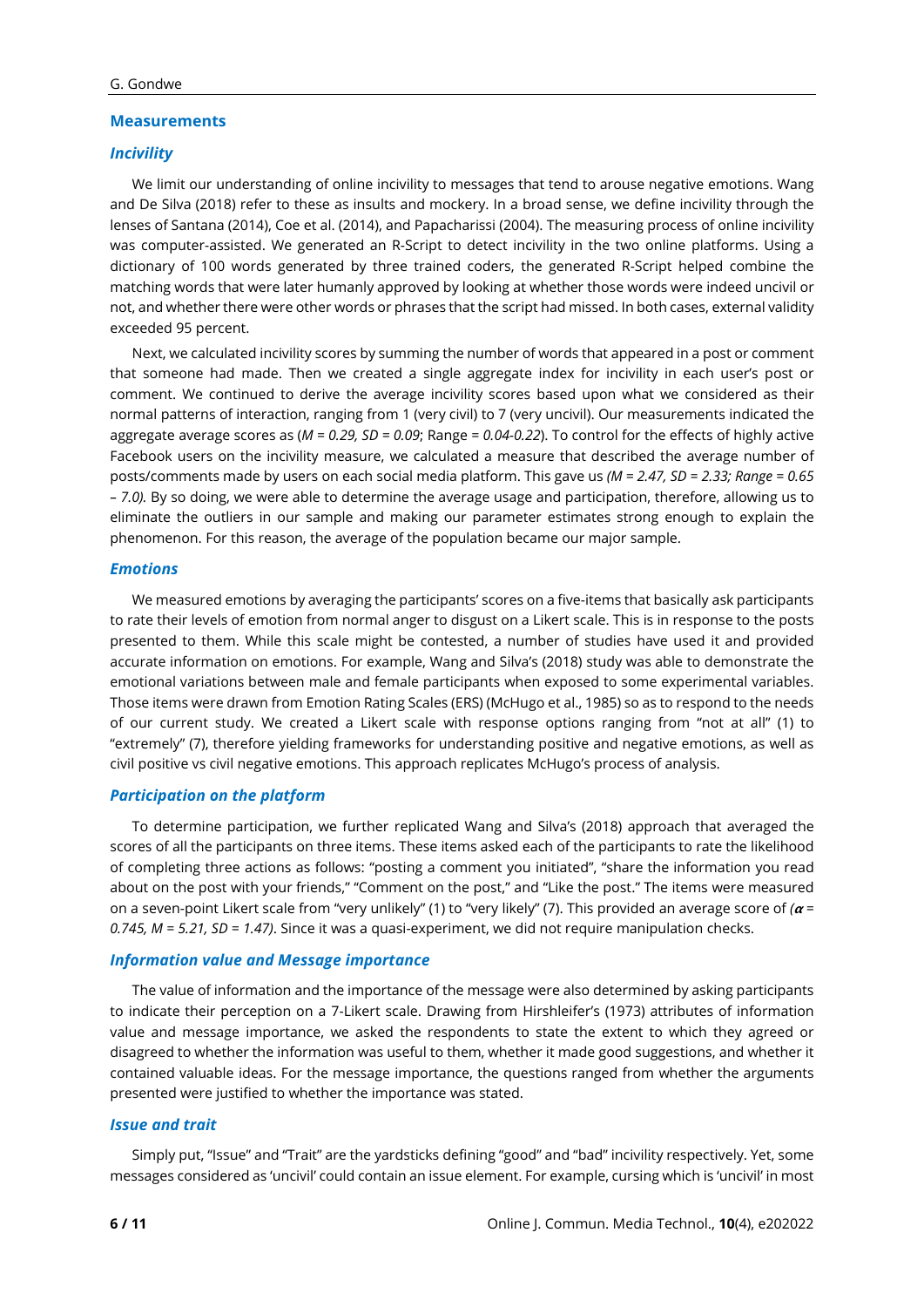

**Figure 1.** Unstandardized and standardized path coefficients of Good incivility *Note: \* p< .05, \*\* p< .01, \*\*\* p< .001*

cases could still provide information that is either valuable or an important message. In this case, we would refer this as "Bad incivility & Issue". Following the same logic, we could have "Bad Incivility & trait" but also "Good incivility & issue", as well as "Good incivility & Trait."

## **FINDINGS**

## **Negative Messages in the 2019 Hong Kong Online Protests will Serve as Mediators between Incivility and Online Participation?**

Generally, the study aimed at predicting the effects of incivility (negative conversations online) in the 2019 Hong Kong protests. We began by running a confirmatory factor analysis using Bentler's (1993) ESQ software program. This imputed significant factor loadings at p < .001. We further entered our data in the ESQ program for analysis and designation of the direction and placement of our path coefficients. Our final model fit statistics ( $\chi^2$  [6] = 7.34, p = .12; CFI = 1.00; NNFI = 0.97; RMSEA = 0.02), suggest that we satisfy the criteria for a good model fit as suggested by Hu and Bentler (1999). Our further tests and analyses for mediation found significant effects of online incivility in the Hong Kong Protests. Particularly, what was considered as uncivil forms of communication (i.e. insults and mockery) tended to fully mediate online participation, therefore reducing the direct effects of civility (from 0.47 to 0.19 upon mediators; *z = 6.23, p < .001)* on what would be considered as dialogue or deliberative process. In this case, civility could not be established as having a direct effect on democratic and deliberative processes.

The mediation model was equally tested for indirect effects using Hayes' (2013) PROCESS Model 4. The findings suggest that incivility was associated with higher online participation (B = 0.548, SE = 0.081,  $p < 0.001$ ) in the sense that individuals who strongly disagreed with the posts felt more compelled to respond to the post (B = 0.184, SE = 0.078, 95% C.I.; 0.083 - 0.426). In other words, individuals who felt more negative about the uncivil political cross-cutting discussions of the Hong Kong online protests seemed to be more active for the sake of either justifying or correcting the perspective of the discourse. This was done with messages that many scholars such as Santana (2014), and Hopp and Vargo (2017) would define as incivility. The findings tend to support the general assumption of our first research question (RQ1) that aims at examining the mediation effects. And as mentioned above, the results indicate that increased incivility facilitated participation in the online Hong Kong protests. **Figures 1** and **2** presents a summary of the findings.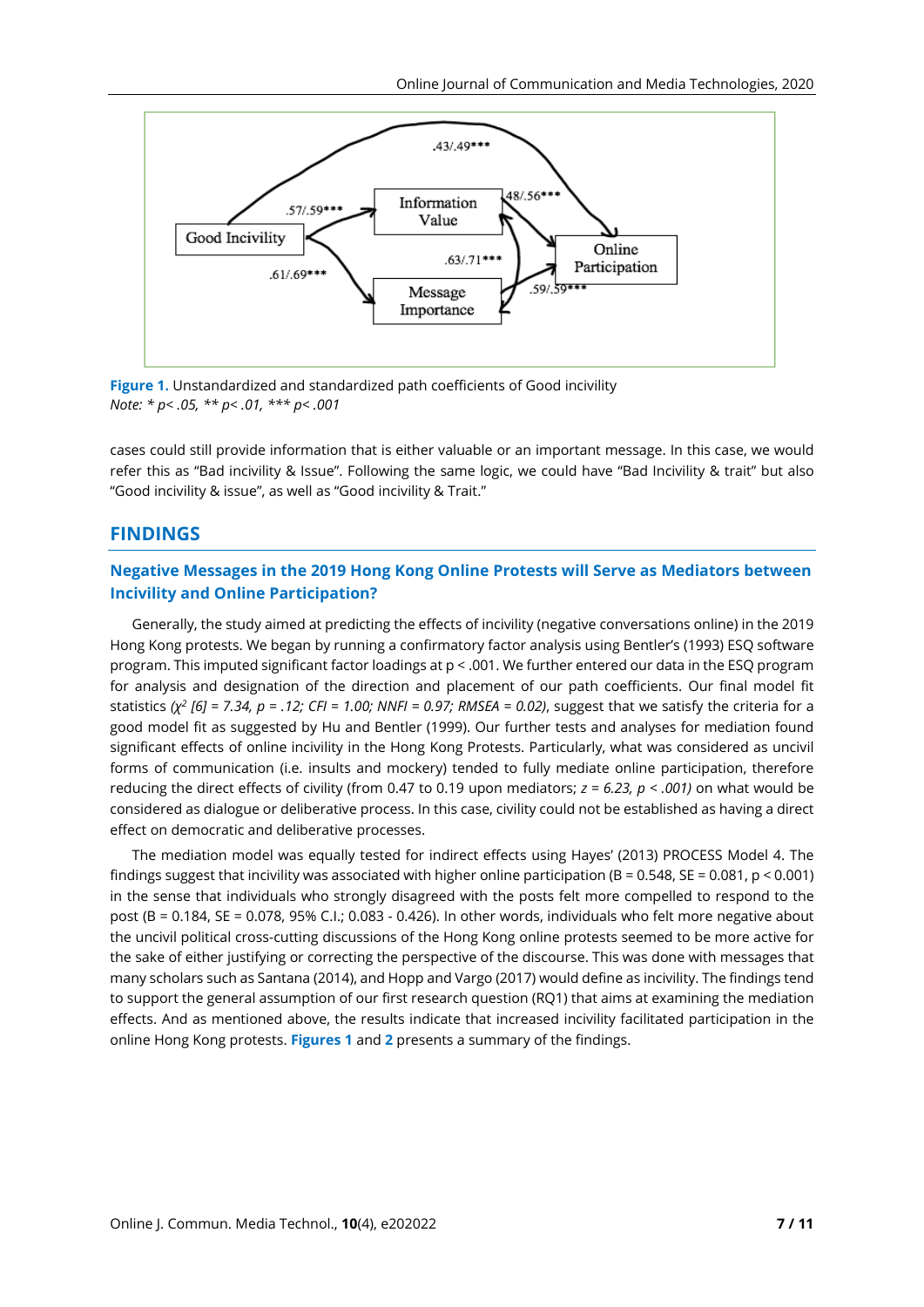

**Figure 2.** Unstandardized and standardized path coefficients of Bad incivility *Note: \* p< .05, \*\* p< .01, \*\*\* p< .001*

# **Online Incivility in the 2019 Hong Kong Online Protest will Trivialize the Informational Content of the Intended Message?**

RQ2 was examined by testing the main effects of tone in relation to the issue-trait dimensions in our data. We further measured the interaction effect of our data. Findings suggest that there were no statistically significant differences between individual participants who viewed the online posts as uncivil and those that viewed the message as civil communication. Further, incivility did not seem to be a criterion for individuals disagreeing with the message. Despite the fact that there seemed to be no statistical difference between messages of civility and incivility in relation to information and transformation towards positive change, *t (.2.3 on a 4*‐*point scale)*, the interaction between tone and the trait versus issue dimension obscured a more substantial difference. On aggregate, participants were more likely to judge that issue‐based messages (good incivility) raised more important concerns than trait-based (bad-incivility) information. In other words, issuebased messages were perceived as providing positive messages in the protests.

On the other hand, bad incivility was perceived as slightly less significant in the sense that it did actually have minimal indirect effects. In terms of ranking, 'good incivility' yielded more statistically significant effects than 'bad incivility' and 'civility'. In fact, positive messages were perceived to only mediate between good vs bad incivility. This suggests that people are more likely to see good incivility as more important than the same substantive message framed in a civil way. However, as soon as bad incivility is added to good incivility, the perceptions of its importance plummet. Similarly, good incivility was perceived to be statistically significant (p< 0.001) in effecting the proper deliverance of the intended message as well as promoting active participation. This, therefore, implies that civil conversation yielded less impact and less participation. **Table 1** presents a summary of the findings.

**Table 1** suggests that good incivility appeals are not only statistically significant as compared to all other types of messages but are substantively important as well. This is because participants perceive that the messages in good incivility vs bad incivility have different information values. For similar reasons as those discussed above with reference to informational value, the general expectation is that bad uncivil messages tend to be less informative than good uncivil messages, even when the informational content of the message is exactly the same. This relationship will be most marked for messages that are aimed at character assassinating messages since uncivil personal attacks will be perceived by the public to be the least informative. As in the case of message importance, the issue versus trait dimension obscures this relationship. Issue and trait messages, taken as a whole, are only moderately different, with scores of 3.21 and 3.17, respectively. But in interaction with the negativity/incivility dimensions, issue-based messages are almost indistinguishable from one another (with only a maximum .03 spread between issue‐based messages with the different types of tone). For trait‐based messages, however, the effects of different types of tone are far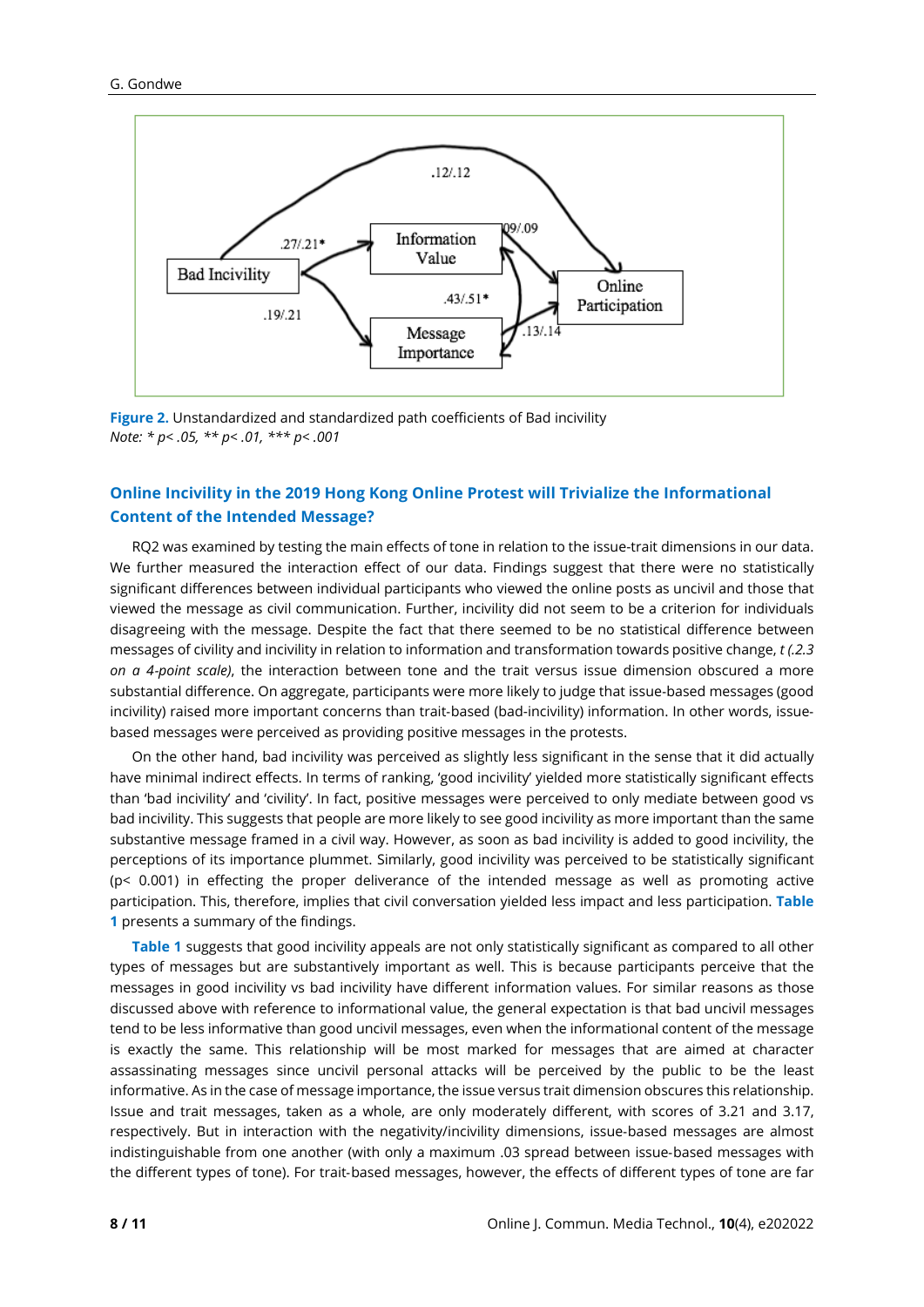|                         | Informational Value of the message             | <b>Message Value importance</b>                |
|-------------------------|------------------------------------------------|------------------------------------------------|
| Civil Positive          | 3.26                                           | 3.73                                           |
| Civil Negative          | 5.51                                           | 5.43                                           |
| Good Incivility         | 6.62                                           | 6.15                                           |
| <b>Bad Incivility</b>   | 3.98                                           | 4.17                                           |
| Good Incivility & Issue | 3.24                                           | 3.47                                           |
| Bad Incivility & Issue  | 3.09                                           | 3.11                                           |
| Good incivility & Trait | 3.77                                           | 3.36                                           |
| Bad Incivility & Trait  | 2.22                                           | 2.04                                           |
|                         | Scale: 7-point, where $7 =$ Most informatively | Scale: 7-point, where $7$ = Highest importance |

**Table 1.** X Perceptions of information and message value

*Note: A 7-point Likert scale was employed*

more substantial. Good incivility trait‐based messages have an average score of 3.24 on the informational value measure. Civil negative messages fare slightly, but not significant. However, it is bad incivility trait‐based messages that are rated the lowest, with a mean score of 2.04. In other words, the only category that stands out as being notably worse in the interaction between negativity, incivility, and the issue versus trait dimensions for perceptions of informational value is uncivil negative trait‐based messages. Incivility interferes with whether people think they learned something from the message, but only for trait-based messages.

These findings offer a consistent story in support of our study. Negativity per se is not perceived by the public as being a problem, and even uncivil attacks on issues do not provoke concern on the part of the public. The problem lies with the personal attacks, especially of the uncivil variety. Even when the substantive content of a message is *exactly* the same, the public perceives uncivil messages as being significantly less valuable than alternative forms of communication. These results, at this point, suggest the need to be more cautious in our worries about incivility. Uncivil attacks per se are not the problem; it is when it gets personal.

#### **DISCUSSION AND CONCLUSION**

The present study drew its population upon a corpus of more than 100 million possible participants from two online platforms nested on Facebook. A thorough analysis guided by netnographic approaches, quasiexperiments, and online pretests led to a sample of 127 viable participants. Given the scale of the data under consideration and the complexity of the understanding of online incivility, this study developed and applied a computer-automated technique for the identification of online incivility. The overall process employed a path analysis approach to test the mediating effects of positive civility, negative civility, good incivility and bad incivility within the context of the 2019 Hong Kong protests. This was done in effort of investigating the relationship between online incivility during conflicts and their contributions to the 2019 Hong Kong protests.

The overall results showed that good incivility (in the sense that it is not aimed at character assassination, but issue-based) positively predicted online participation. Incivility, in this case, tended to have an indirect effect on the intention to engage in online discussions. This implies that participation is fully mediated through negative emotional experiences – the more uncivil the conversation becomes, the more the number of participants increases. Particularly, our experiments and netnographic observations suggest that higher degrees of incivility in messages motivated participants to engage in the online discussions through liking the posts or commenting on the posts. This is inconsistent with the findings of Hopp and Vargo (2017), and Jamieson and Hardy (2012) who argue that uncivil comments "elicit counter-attack rather than substantive engagement." As Calabrese had argued, not all forms of incivility are equal. There is 'Bad' incivility and 'Good' incivility, leading to why Papacharissi advocates for separating civility from politeness and suggests that scholars "move away from a definition that relies on vocabulary, morality and simple good manners" (p. 265). From this perspective, we can draw the idea that good incivility, as opposed to bad incivility, could be ideological in the sense that people react to it when it challenges the status quo of their belief systems. As the findings suggest, participants in 'good incivility' messages indicated that they did not feel offended by the insults and mockery in the conversations in the sense that they seemed not to target a particular individual. Instead, they argued that they felt the mandate to educate those people through insults about the issue.

Second, in favor of our second research question, the findings suggested that 'good incivility is positively associated with the value of information and the importance of the message ( $\beta$  = -.67). On the other hand,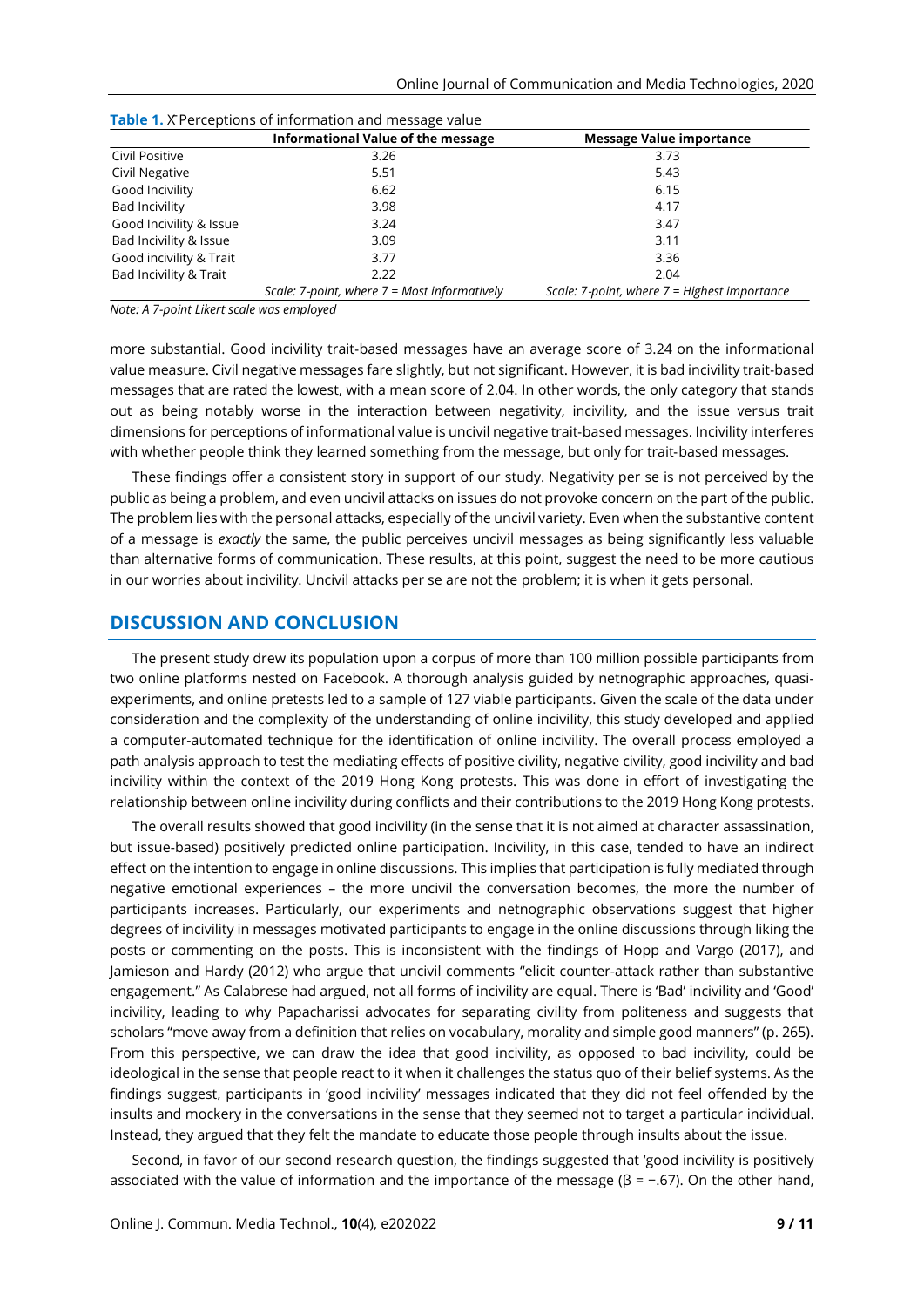#### G. Gondwe

'bad' incivility was negatively associated with the same value of information and the importance of the message (β = −.14). In other words, neither did civility or politeness correlate with the value of information. What this means is that incivility did not trivialize the informational content of the intended messages in the 2019 Hong Kong protests.

# **CONCLUSION AND RECOMMENDATIONS**

These findings suggest a number of implications that can be summarized in the following arguments: First, that incivility is generally perceived in two forms – the bad one which simply attacks the character of the person and is damaging, and the good one which might include slurs that are only directed at the situation at hand. It is true that a few that feel uncomfortable with the language tend to withdraw from it. Second, that good incivility is inherently good when taken as a form of political communication. This is because it promotes engagement in light of Habermas' (1989) Public Sphere, where the majority are lured into the discussions so as to highlight the truth. This might, however, not settle well in conservative and religious cultures that tend to promote certain moral behavior. The question that still remains unanswered, therefore, is whether such cultures equally have a way that is closely related to 'good' incivility when it comes to promoting engagement.

Several limitations can be observed in this study. First, the sampling procedure and the nature of the data severely limits the generalizability of our findings. The source of data here, online social media platforms on Facebook about the Hong Kong protest is, at best, an instantaneous measure of behavior, not a durable measure of emotion or feelings as Viewed (2010) would argue. Moreover, Facebook platforms cannot be reasonably understood to be a directly reliable proxy for public opinion in general. While the findings still yield important conclusions toward discourse, democracy, and deliberative processes in times of conflict, we cannot use the current results to make generalizations about the role of incivility in other online protests. There will be a need to understand the nature of the protest and the cultural values that are into play.

# **REFERENCES**

- Anderson, A. A., Brossard, D., Scheufele, D. A., Xenos, M. A., & Ladwig, P. (2014). The "nasty effect:" Online incivility and risk perceptions of emerging technologies. *Journal of Computer-Mediated Communication*, *19*(3), 373-387. <https://doi.org/10.1111/jcc4.12009>
- Arendt, H. (1970). *On violence*. Houghton Mifflin Harcourt.
- Asongu, S. A., & Nwachukwu, J. C. (2016). Revolution empirics: predicting the Arab Spring. *Empirical Economics*, *51*(2), 439-482. <https://doi.org/10.1007/s00181-015-1013-0>
- Bentler, P. (1993). *EQS Structural equations program manual*. Los Angeles, CA: BMDP Statistical Software.
- Black, L. W. (2008). Deliberation, storytelling, and dialogic Moments: Deliberation, storytelling, and dialogic moments. *Communication Theory, 18*(1), 93e116. <https://doi.org/10.1111/j.1468-2885.2007.00315.x>
- Borah, P. (2014). Interaction of incivility and news frames in the Political Blogosphere: Consequences and psychological. *Handbook of Research on Political Activism in the Information Age*, 407. <https://doi.org/10.4018/978-1-4666-6066-3.ch024>
- Bradley, M. M., & Lang, P. J. (2000). Measuring emotion: Behavior, feeling, and physiology. *Cognitive neuroscience of emotion*, *25*, 49-59. [https://doi.org/10.1016/0005-7916\(94\)90063-9](https://doi.org/10.1016/0005-7916(94)90063-9)
- Calabrese, A. (2015). Liberalism's disease: Civility above justice. *European Journal of Communication*, *30*(5), 539- 553. <https://doi.org/10.1177/0267323115595306>
- Cantoni, D., Yang, D. Y., Yuchtman, N., & Zhang, Y. J. (2019). Protests as strategic games: experimental evidence from Hong Kong's antiauthoritarian movement. *The Quarterly Journal of Economics*, *134*(2), 1021-1077. <https://doi.org/10.1093/qje/qjz002>
- Coe, K., Kenski, K., & Rains, S. A. (2014). Online and uncivil? Patterns and determinants of incivility in newspaper website comments. *Journal of Communication, 64*(4), 658e679. <https://doi.org/10.1111/jcom.12104>
- Dahlgren, P. (2005). The Internet, public spheres, and political communication: Dispersion and deliberation. *Political communication*, *22*(2), 147-162. <https://doi.org/10.1080/10584600590933160>
- Druckman, J. N., Gubitz, S. R., Lloyd, A. M., & Levendusky, M. S. (2019). How Incivility on Partisan Media (De) Polarizes the Electorate. *The Journal of Politics*, *81*(1), 291-295. <https://doi.org/10.1086/699912>